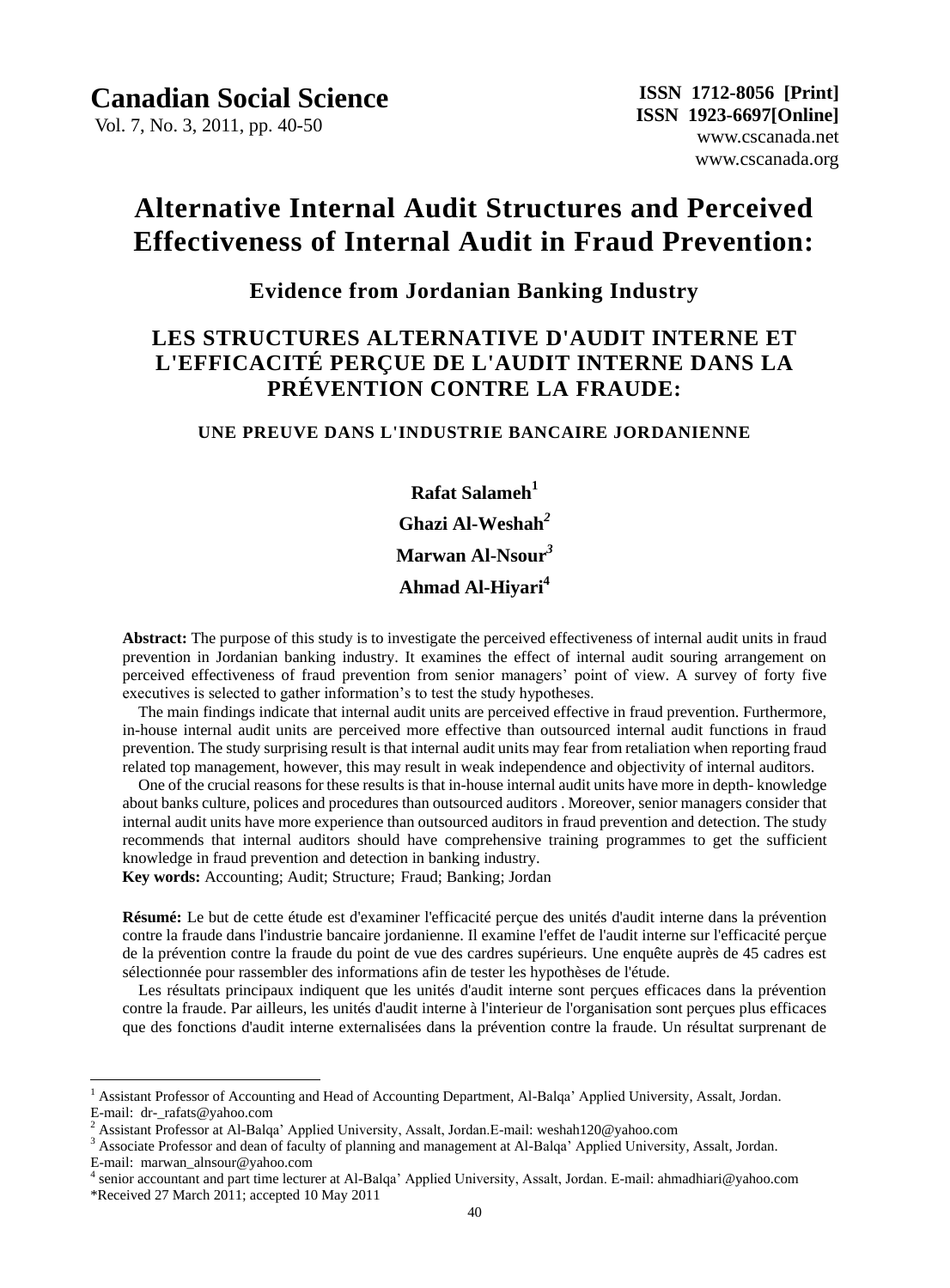l'étude est que des unités d'audit interne auraient peur des représailles lors que la fraude est liée à la haute gestion, cependant, cela peut conduire à l'indépendance et l'objectivité faibles des auditeurs internes.

L'une des raisons essentielles de ces résultats est que les unités d'audit interne à l'intérieur de l'organisation ont plus de connaissances en profondeur sur la culture, les politiques et les procédures de l'industrie bancaire que les auditeurs externalisés. Par ailleurs, les cadres supérieurs considèrent que les unités d'audit interne ont plus d'expériences que les auditeurs externalisés dans la détection et la prévention contre la fraude. L'étude recommande que les auditeurs internes doivent avoir des programmes de formation complets pour obtenir des connaissances suffisantes dans la détection et la prévention contre la fraude dans le secteur bancaire. **Mots clés:** Comptabilité; Audit; Structure; Fraude; Opérations bancaires; Jordanie

**DOI:** 10.3968/j.css.1923669720110703.007

## **INTRODUCTION**

In recent years, the internal auditing functions have more emphasis in public and private organisations because Fraud and embezzlement cost organisations millions of dollars annually. Some companies create more demand for internal auditing functions and statistics show that companies have become effective in fraud polices material reduction in financial losses (Suponcic, 2010).

There are two classical categories of audit in businesses, namely, the external and the internal audits. Both started as tools to prevent and detect fraud. While the external audits started in the middle ages to maximize the yield of the serfs, the internal audit started after the 1929 disaster in Wall Street (Barlev, 2004).

IIA, The institute of internal auditors (2004) defined internal auditing as an independent activity that aims at providing reassurances and consultations designed to increase and improve the added-value to the organisation's operations. It helps the organisation to accomplish its objectives by systematic and rigorous approach to evaluate and improve efficiency in risk management, monitor and control processes.

Despite the increasing focus on internal audit, there has been little research on the benefits and importance of this function. Some studies used an agency cost framework to illustrate the value relevance of the internal audit function (e.g., Carey, Tanewski & Simnett 2000; Carcello, Hermanson & Raghunandan, 2005).

Alleyne, Persaud, Greenidge & Sealy (2010) described fraud as any intentional deceit to deprive another person of their property or right, two category of fraud are fraudulent, financial reporting and misappropriation of assets. The Institute of Internal Auditors (2008) defined a fraud as "any intentional act or omission designed to deceive others, resulting in the victim suffering a loss and/or the perpetrator achieving a gain".

As it has been defined in accounting standards reports, fraud is "an intentional act that results in a material misstatement in financial statements that are the subject of an audit" (AICPA, 2008). There are two ways in which a material misstatement could occur with respect to fraud: misappropriation of assets and fraudulent financial reporting. Misappropriation of assets, as the name suggests, refers to the theft of company assets that may result in the company's financial statements being materiality misstated (AICPA, 2008).

DeZoort and Harrison (2008) found that external auditors perceive more responsibility for detecting fraudulent financial reporting than they do for misappropriation of assets and corruption. Rahahleh (2010) indicated that developed countries called for attempts to regulate the internal audit as well as giving it more attention as a tool for achieving monitor and control to reduce the financial and administrative illegal practices.

However, little is known of fraud detection procedures outside the developed countries (Alleyne at al., 2010). In spite of the availability of a framework and standards for the professional practice of internal audit that are fulfilled and applicable worldwide as well as in certain Arab countries, however, no framework for the professional practices of internal audit in Jordan has been adopted or developed (Rahahleh, 2010).

This study assesses the perceived effectiveness of internal audit in fraud prevention. Furthermore, this research examined important issues in corporate governance, (outsourcing versus in-house internal audit) this is special important because outsourcing accounting function including internal auditing has increased rapidly as organisations seek to reduce cost and improve governance and oversight.

Therefore, this study attempts to show the perceived effectiveness of internal audit units in prevention of fraud under IIA standards. Moreover, it will show whether organisations that in-source their internal audit functions are perceived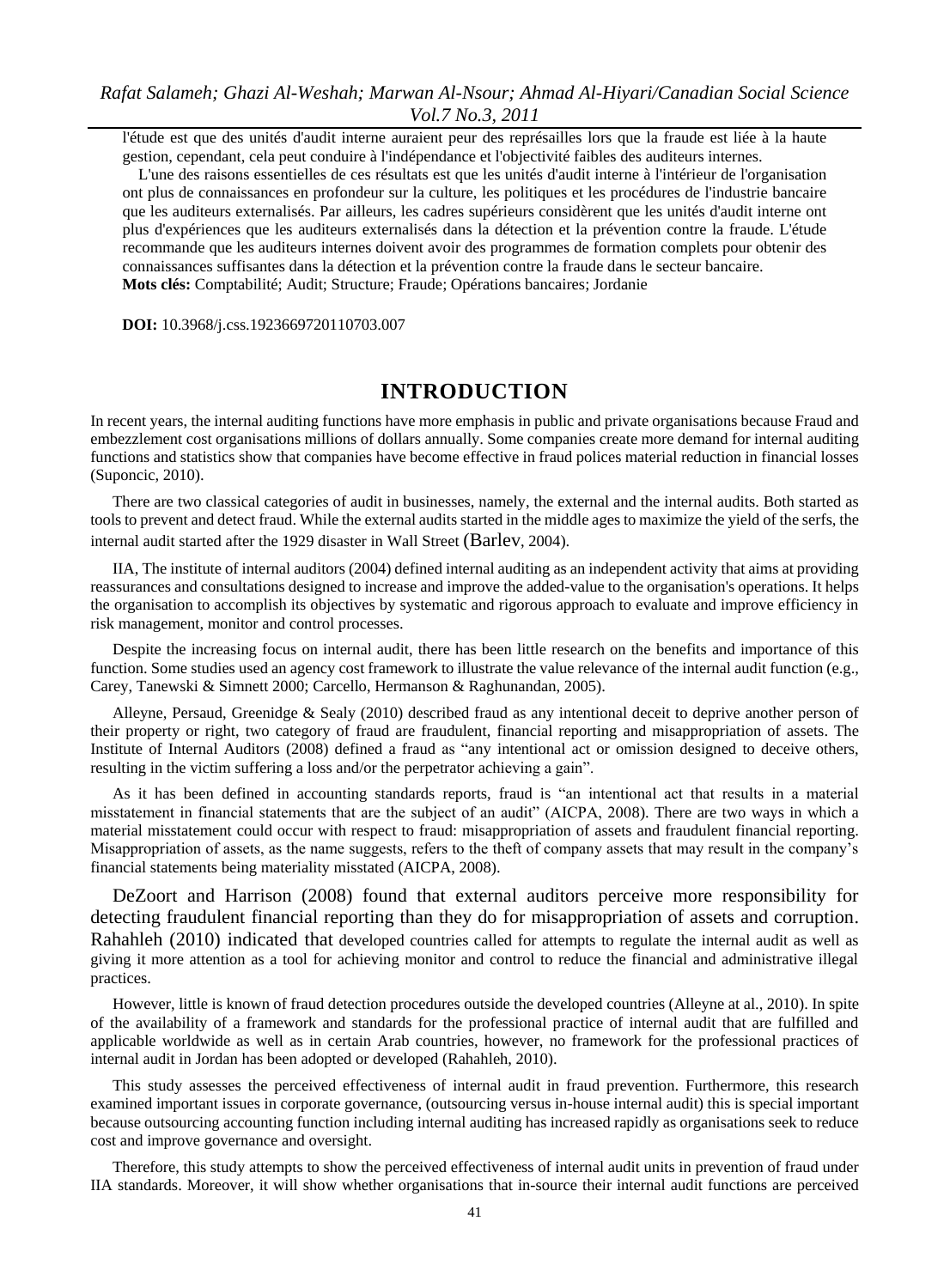more likely to prevent fraud than those that completely outsource their internal audit functions from senior managers point of view.

## **1. THE STUDY AIM AND OBJECTIVES**

This study aims at assessing the effectiveness of internal audit units in detecting fraud in banking industry. Accordingly, the following objectives should be achieved:

(1) To highlight the importance of internal auditing functions in preventing and detecting fraud, its goal and benefit in Jordanian banking sector.

(2) To show whether banks that in-source their internal audit functions are perceived more likely to prevent fraud than banks that completely outsource their internal audit functions.

(3) To propose some recommendations to facilitate the implementation of effective internal audit function in preventing and detecting fraud in banks sector in Jordan.

## **2. LITERATURE REVIEW**

Previous research findings highlighted the importance of internal audit functions in fraud prevention. (Mihret and Yismaw 2007; DeZoort and Harrison 2008; Coram, Ferguson & Moroney, 2008; Rahahleh, 2010). Therefore, importance of internal audit will be highlighted. Moreover, auditors' responsibilities in fraud prevention and detection will be discussed. Furthermore, use insource or outsource internal auditors by organisations to prevent fraud will be discussed by showing advantages and disadvantages of each.

#### **2.1 Importance of Internal Audit**

Coram *et al.* (2008) assessed whether organisations with internal audit function are more likely to detect and self report fraud than those without internal audit function. They also assessed whether organisations that use an in-house internal audit function are more likely to detect and self-report misappropriation of assets fraud than organisations that completely outsource their internal audit functions. They concluded that organisations with internal audit function are more likely to detect and self report fraud than those that don't have internal audit function, and organisations that having some in-house internal audit function are more effective in detective and self reporting fraud than completely outsourcing internal audit function. Bota-Avram (2008) investigated the evolution of the approaches of fraud from internal audit's point of view, by showing value of internal auditors in fraud prevention and detection and showing differences in approach between organisations that choose to insourcing or outsourcing internal audit. The conclusions drawn were that internal auditors are considered to be more and more important and the value and responsibility in activity of preventing and detecting fraud seems to be bigger, although IIA (2004) states "internal auditor should not have the expertise of a person whose primarily responsibility is to detect and to investigate fraud" (P.18). Outsourcing of internal audit may lead to better independence of internal auditor and insourcing internal audit could has advantage that they know the environment and the culture of the company**.** James (2003) examined the effects of internal audit structure on perceived financial statement fraud prevention in USA. The study concluded that users perceived greater financial statement fraud protection when internal auditor function reports to the audit committee than when it reports to senior management. They also concluded that there is lack of evidence supporting enhanced user confidence resulting from outsourcing the internal audit function.

#### **2.2 Auditors' Responsibilities**

To highlight auditors responsibilities in fraud detection, Lee, Ali & Gloeck (2008) identified financial report users' perceptions of the extent of fraud in Malaysia to determine their perceptions of the auditor's responsibilities in detecting fraud and the performance of related audit procedures. Moreover, Krummeck (2000) investigated the importance of ethical considerations, culture, and control mechanisms that will discourage fraud**.** Fraud had been investigated by many studies that focused on how to reduce risks of fraud by focusing on soft control. Hooks, Kaplan, Schultz and Joseph (1994) emphasised open communication as a crucial component of effective control environment. They stated that communication improvement will have favorable effects in fraud detection.

The importance of effective audit committee in fraud prevention directors was examined by Beasley (1996) who investigated the relation between board composition and financial statement fraud. They concluded that the proportion of outside members of board of director is lower in firms experiencing financial statement fraud compared to non-fraud firms**.**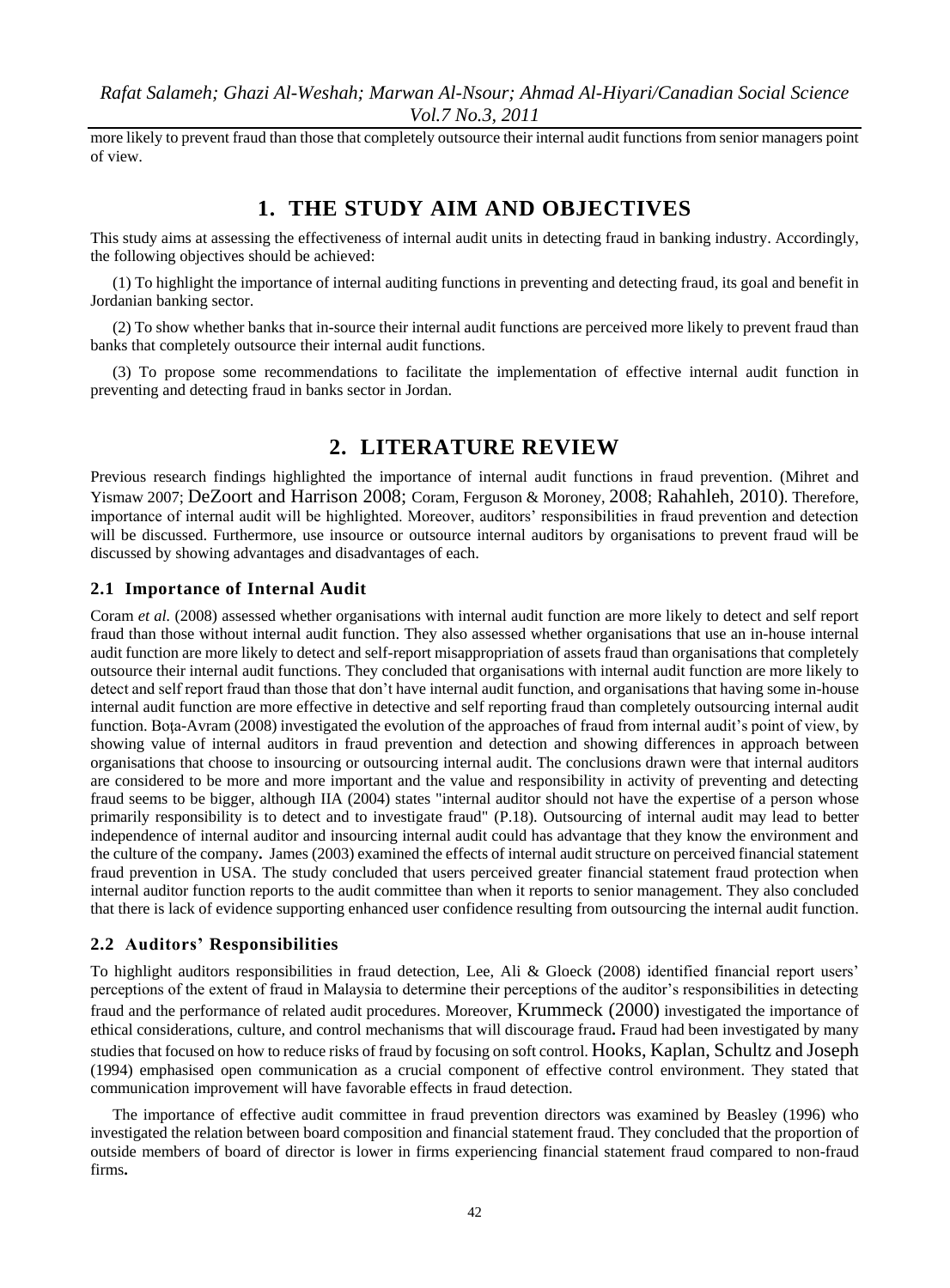Some studies investigated that importance of corporate governance as tool which is designed to monitor management behavior (Cohen, Krishnamoorthy & Wright, 2002; Majid, Gul & Tsui, 2001). Cohen et al. (2002) emphasized the importance of corporate governance such as board of directors and audit committee on audit processes to deter fraud**.** Thirty six interviews were conducted with practicing auditors from 4 US large firms, they concluded that auditors view that senior manager and board of directors is the most important issue to deter fraud and the second importance is audit committee. Moreover, Cohen et al. (2002) also concluded an auditor felt that corporate governance is important when client risk is high than low and it is important for multinational and public organisations than domestic private organisations. Risk assessment regarding fraud was examined by (Majid et al. 2001). They aimed to show auditors perceptions of the importance of selected red flag factor in risk assessment where they found that the misstatement detected in prior years and indications of going concern problem are the most important risk factors.

Auditor's responsibilities for detecting fraud were examined by many studies (Collier, Dixon and Marston, 1991; Salehi and Azary 2008; Stribu, Moraru, Farcane, Blidsel & Popa 2009; Mui 2010). Stribu *et al.* (2009) aimed to show the perception of financial reporting users of auditors' responsibilities in fraud prevention and detection. They found that users put high expectation on auditor duties of fraud prevention and detection. They also found lack of understanding among respondents of the statutory duties of auditor. This suggests that education of users through better communication by auditors and reduces gap between auditor and users**.** Another study regarding auditors responsibilities for fraud was examined by (Collier *et al.*, 1991), they aimed to investigate where the responsibility for computer fraud prevention and detection resided within the organisation, and to examine the role of the internal audit department in prevention and detection computer fraud, they concluded that information services function is most commonly held responsible for computer fraud prevention and detection. This indicates that organisations do not consider computer fraud to be high priority matter. this study suggest to educate relevant staff and allocation of responsibilities for prevention and detection of fraud and the importance of action plan in response to threat of fraud and careful detection measure must be in motion and should be cost effective.

Salehi and Azary (2008) investigated the expectation gap in auditor's responsibility between auditors and bankers in Iran. They concluded that the bankers have reasonableness expectations from auditors. According to the Iranian regulations, the Iranian auditors have limited responsibility to detect fraud and illegal acts. To reduce the gap, they recommended that more communication is needed between auditors and bankers.

There are three conditions referred to fraud triangle, namely, incentive/pressures, opportunities, and attitudes/rationalisation. Incentive/pressures refer that management or other employees have incentive or pressures to commit fraud. Opportunities indicate to circumstances provide opportunities for management or employees to commit fraud. Whereas attitude/rationalization refer to an attitude, character, or set of ethical values exists that allow management or employees to commit a dishonest act, or they are in an environment that imposes sufficient pressure that causes them to rationalize committing dishonest act (Elder, Beasley & Arens, 2010). Moreover, DeZoort and Harrison (2008) summarized the results of an international study of internal auditors' perceived responsibility for fraud detection. Although internal audit standards prescribe professional responsibilities related to fraud, little is known about the extent that internal auditors perceive responsibility for fraud detection.

Alleyne at al. (2010) investigated the use of audit techniques in detecting fraud, especially in the stock and warehousing cycle in Barbados as a small developing country. The study indicates that there is a moderate to high perceived effectiveness of standard audit procedures in the detection of fraud in the stock and warehousing cycle in Barbados.

Therefore, in the light reviewing the literature, many studies investigated internal auditors' perceived responsibility for fraud detection. However, very few studies have been conducted in developing countries especially Jordan.

#### **2.3 Outsource Versus Insource Internal Audit**

Some researches tried to show advantages and disadvantages of sourcing or out-sourcing internal audit functions (Widener and Selto, 1999; Ramirez-Blust, 2007; Abbott, Parker, Peters & Rama, 2007; Mui, 2010). Fore example, Ramirez-Blust (2007) suggested that by outsourcing internal auditor function we can avoid the costs of recruitment, training, and turnover of personnel and minimized fixed costs by paying for resources only when needed, improve independence of the function, gain access to skilled auditors with specialised knowledge in IT fraud and other specific risk area**.** Decision between outsource or insource internal audit functions was also examined by (Abbott et al., 2007**),** they distinguished between sourcing of internal audit for routine and non routine activities, the research conclusion that there are fundamental difference between activities outsourced to external auditors vis-à-vis outside service providers where companies outsourced a much greater (lower) percentage of specialised, nonrecurring internal auditors activities to external auditors, and effective audit committees were negatively associated with the outsourcing of routine internal audit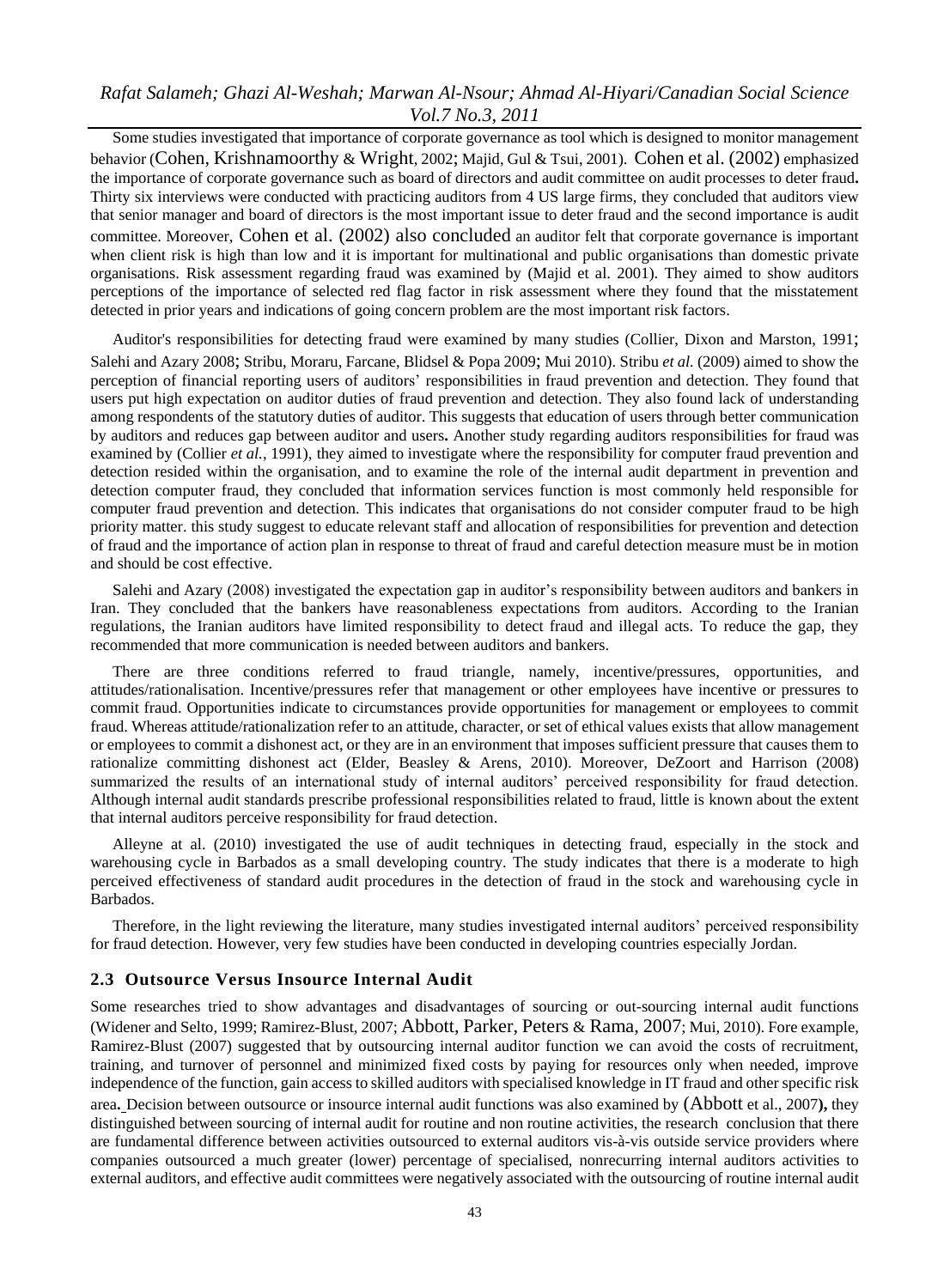activities to the external auditor. Widener and Selto (1999) ask why companies outsource internal audit activities in USA; they argued Environmental uncertainty and asset specificity and frequency of internal auditors activities interact to affect decisions of sourcing internal audit functions. The conclusions drawn were that asset specificity and firms that use internal audit frequency are significantly related to insourcing internal audit function.

Regardless of using outsource or insource internal audit, Fraud, as discussed by corporate fraud literature, is difficult to detect for several reasons; first, perpetrators may be familiar with accounting procedures, and they have the ability to cover up the fraud (Krambia-Kapardis, 2001). Second, auditors lack adequate training in fraud nature and investigative methodologies, and hence they have reduced capability in fraud detection (Bayou & Reinstein, 2001; Dycus, 2002; Grazioli, Jamal, & Johnson, 2006). Third, the time and budgetary constraints associated with external audit results in external auditors increasing their reliance on management's representations of financial statements (Krambia-Kapardis, 2001). Fourth, external auditors can experience an agency problem of an inherent conflict of interest because they are investigating the party that paid for their services, thus creating a built-in conflict for auditors (Gavious, 2007). Fifth, auditors have relatively infrequent experience of fraud in their career due to the low base-rate of fraud detection (Loebbecke, Eining, & Willingham, 1989), which results in the lack of opportunity for auditors to develop fraud detection expertise (Johnson, Grazioli & Jamal, 1993). Therefore, understanding the unique nature of fraud and the difficulty in detecting fraud is fundamental to understanding the fraud detection task (Mui, 2010).

Accordingly, this study is conducted to answer the following questions:-

- (1) To what extent the perceived effectiveness of internal auditing units in preventing fraud in banks sector in Jordan from senior managers' point of views?
- (2) Which is better for preventing fraud from senior manager's point of views, using in-source internal auditing or completely outsource internal auditing in Jordanian banking industry?

## **3. THE STUDY HYPOTHESES**

To achieve the study aim and objectives, the quantitative approach is adopted. More specifically, two main hypothesis related to Internal Audit are developed after reviewing prior research findings. To be consistent with prior research, the study predicts positive effect of internal audit units in fraud prevention. Several controversial issues related to sourcing of internal audit are discussed in prior research. External auditors are seen to be more objective, independent, flexible, and experienced than internal auditors. Banks managements have considered external auditor legally liable for their works; however, internal audit has greater and more in-depth knowledge with banks culture, policies, procedures, and powerful management tool that have frequent existence in banks which could increase ability to prevent fraud. Moreover, confidential information in banks could motivate management to use internal auditor units.

According to the findings of prior research, and based on the study aim and objectives, the following hypotheses can be formulated:

H1: There is no significant relationship between internal auditing units and preventing fraud from senior manager's point of view in Jordanian banking industry

H2: senior managers perceive in-house internal audit units more effective in fraud prevention than out-sourced internal audit functions.

### **4. THE STUDY METHODOLOGY**

This part explains and evaluates the research methods which are employed in this study. In addition, it describes the population of the study and its main contents, the sample of the study and its data sources, procedures that will be adopted to gather and analysis of data, and testing of the study hypotheses. Jordanian banks sector has been selected as the study population for its importance to motivate investments and effective participation in the development of the Jordanian economy. Moreover, this sector has regional recognition and presence; Jordanian banks are classified into commercial, investment, and Islamic banks.

The sample which is used to test hypotheses consists of fifteen banks that are listed in Amman stock exchange as a framework of the selected sample. Questionnaires are sent to senior managers in selected banks because they have direct interaction with auditors and have greater knowledge about fraud issues in their banks. The questionnaire questions have been developed based upon literature review and the interviews with practical people to get the most important issues. Five Likert scale was used to score the responses.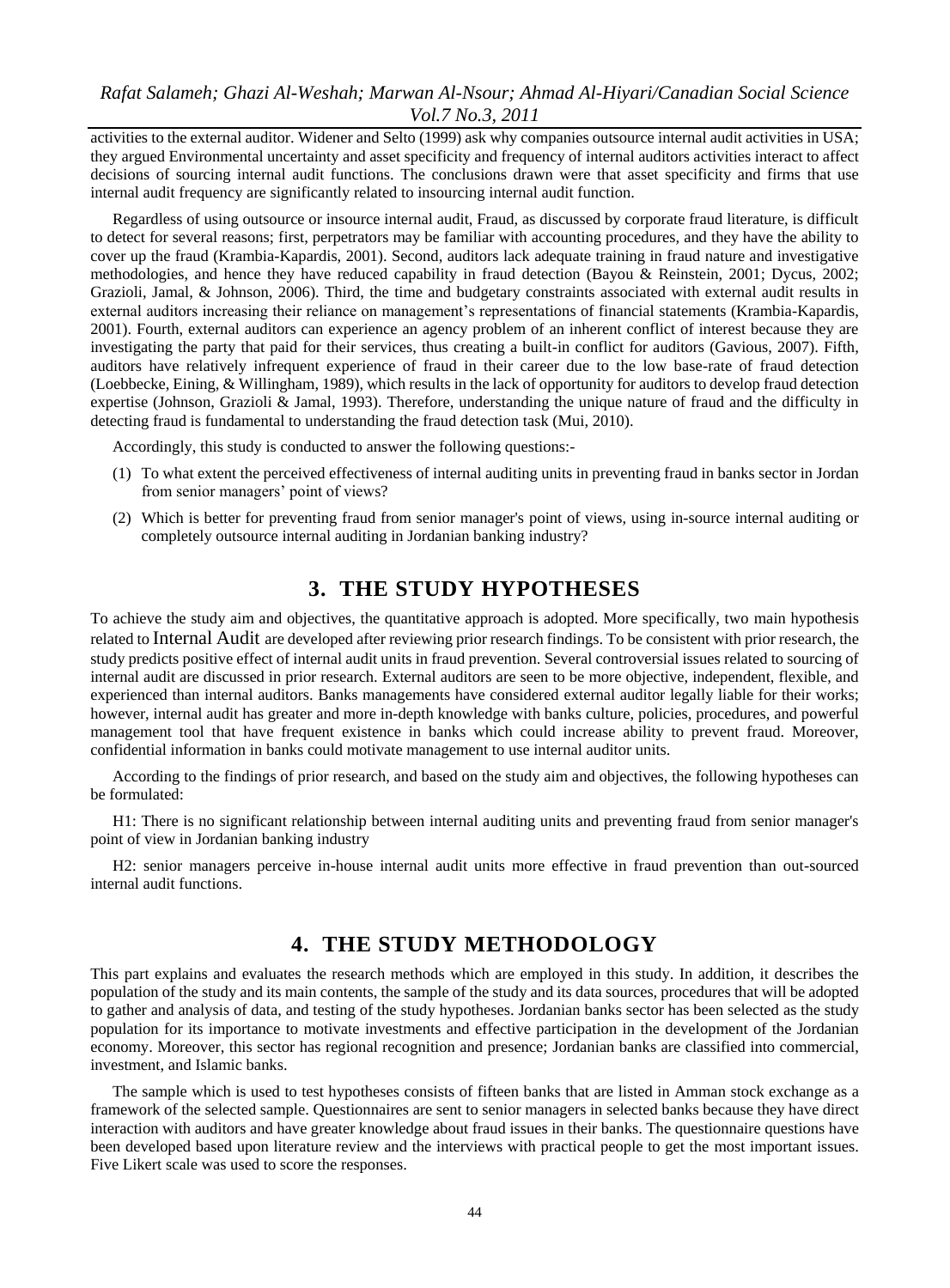The questionnaire has been translated into Arabic to enable the respondents to understand the questions and answer them easily. The questionnaire consists of three parts. The first part involves four demographic questions which are designed to get information about respondents. The second part of the questionnaire is designed to measure the perceived effectiveness of internal audit units in fraud prevention, This part includes 15 questions, The third part of the questionnaire is prepared to examine the effect of internal audit sourcing arrangement on perceived effectiveness of fraud prevention; more specifically, to identify whether senior managers perceived in-house internal audit units more effective in fraud prevention than out-sourced internal audit functions, this part includes 11 questions.

## **5. DATA ANALYSIS AND HYPOTHESIS TESTING**

The questionnaire is used as data collection instrument. Seventy five questionnaires are distributed to senior managers in selected Jordanian banks because they have direct interaction with auditors in their banks. Only 45 questionnaires are retuned. The response rate is 60 percent. The questionnaire validity indicates to the ability of a research instrument to measure what it is purported to measure or does the instrument really measure what its designer claims it does (Cooper and Schindler, 2003).

To ensure the validity of the questionnaire as a data collection tool, it is reviewed by different professors in the research field. The questionnaire is pre-tested by two marketing executives in two different Jordanian banks, therefore, their opinions and suggestions were taken into consideration prior to data collection stage. To ensure the questionnaire reliability, Cronbach's alpha is used as a measure of internal consistency of the questionnaire. A widely cited minimum threshold for the Crobanch Alpha is 0.70 (Nunnally, 1978). However, Cronbach's Alpha was calculated for this study which was 70.4%.

As shown in Table 1, the major characteristics of the questionnaire respondents are presented in terms of gender, educational level and years of experience. In term of gender, the study respondents can be classified into 66.7% as male and 33.3% as female which suggests that high status jobs in banks sector are male-dominated. Most participants were aged between 36-45 years (37.8%). The majority of participants have a masters' degree (48.9%). Finally, regarding to experience years, most of respondents have  $16 - 20$  years experience (42%) because the study sample consists only of executive levels of senior managers.

| Table 1: Demographics Profile of Study Respondents $(n = 45)$ |                |                  |            |  |  |
|---------------------------------------------------------------|----------------|------------------|------------|--|--|
| Gender                                                        | characteristic | <b>Frequency</b> | Percentage |  |  |
|                                                               | Male           | 30               | 66.7%      |  |  |
|                                                               | Female         | 15               | 33.3       |  |  |
| Age                                                           |                |                  |            |  |  |
|                                                               | $26 - 35$      | 12               | 26.7%      |  |  |
|                                                               | $36 - 45$      | 17               | 37.8%      |  |  |
|                                                               | $46 - 55$      | 9                | 20%        |  |  |
|                                                               | $>56$          | 7                | 15.6%      |  |  |
| <b>Education</b>                                              |                |                  |            |  |  |
|                                                               | Bachelor       | 17               | 37.8%      |  |  |
|                                                               | <b>Masters</b> | 22               | 48.9%      |  |  |
|                                                               | Doctoral       | 6                | 13.3%      |  |  |
| <b>Experiences</b>                                            |                |                  |            |  |  |
|                                                               | $6 - 10$       | $\overline{c}$   | 4.4%       |  |  |
|                                                               | $11 - 15$      | 9                | 20%        |  |  |
|                                                               | $16 - 20$      | 19               | 42%        |  |  |
|                                                               | More than 21   | 15               | 33.3%      |  |  |

#### **5.1 Test Hypothesis One**

H1: There is no significant relationship between internal auditing units and preventing fraud from senior manager's point of view in Jordanian banking industry.

To test this hypothesis, mean, standard deviations and one sample T test were calculated to examine if there is significant relationship between internal audit units and preventing fraud, as shown in table 2 in the appendices, the mean for all questions is (3.758513) and the standard deviation for all questions is (0.861877) which clearly indicates that internal audit units are perceived effective in fraud prevention. The highest mean refers to question number (9) which states that " internal audit units reduce the losses from fraud", whereas the lowest mean refers to question number (2) which states that "The use of internal audit units help us in solve the problems related to fraudulent financial statement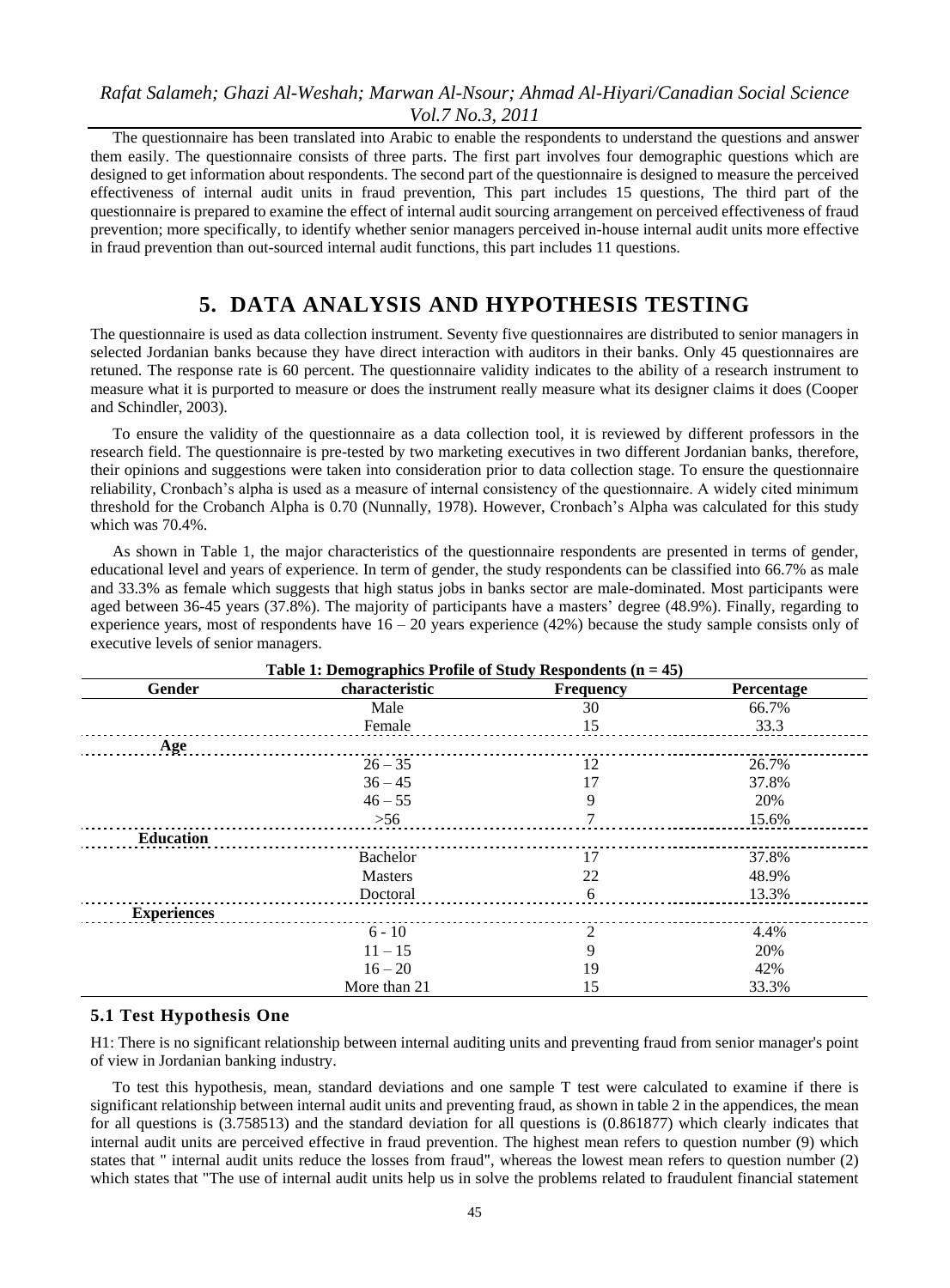from top management" and question (4) which states that " Internal audits units conduct meeting with you to discuss audit plan and business environment and your requests to know the risks that encounter bank especially those related to prevent fraud". Result of one- sample T test shows that the null hypothesis is rejected and alternative hypothesis is approved.

#### **Table 2: One Sample T Test (Relationship Between Internal Auditing Units and Preventing Fraud from Senior Manager's Point of View)**

| Questions                                                                                                                                                                                                |          | Std.<br>Deviation | Sig.<br>$(2-tailed)$ | t        |
|----------------------------------------------------------------------------------------------------------------------------------------------------------------------------------------------------------|----------|-------------------|----------------------|----------|
| 1. The use of internal audit units help you in solve of problems<br>related to misappropriation of assets from employees                                                                                 | 3.6667   | 1.02247           | $\theta$             | 4.374    |
| 2. The use of internal audit units help us in solve the problems related<br>to fraudulent financial statement from top management                                                                        | 3.5333   | 0.75679           | $\boldsymbol{0}$     | 4.727    |
| 3. Internal audit units inform you and board in case of discovering<br>weaknesses of internal control                                                                                                    | 3.8444   | 0.70568           | $\boldsymbol{0}$     | 8.027    |
| 4. Internal audits units conduct meeting with you to discuss audit plan<br>and business environment and your requests to know the risks that<br>encounter bank especially those related to prevent fraud | 3.5333   | 1.09959           | 0.002                | 3.254    |
| 5. Audit reports that sent to you increase your ability and board to put<br>procedures that prevent embezzlement and fraud                                                                               | 4.0222   | 0.86573           | $\Omega$             | 7.921    |
| 6. the control activities that internal audit units perform that include<br>policies and procedure help in reducing risks of fraud                                                                       | 3.7556   | 0.85694           | $\boldsymbol{0}$     | 5.915    |
| 7. the audit plan that internal audit unit perform were comprehensive<br>to achieve objectives within the scope and time and recourses<br>allocated                                                      | 3.7111   | 0.84267           | $\Omega$             | 5.661    |
| 8. The information that available in audit report is enough to achieve<br>objectives to prevent risks of fraud.                                                                                          | 3.6889   | 1.01852           | $\boldsymbol{0}$     | 4.537    |
| 9. The use of internal audit units reduce the losses from fraud                                                                                                                                          | 4.1111   | 0.64745           | $\boldsymbol{0}$     | 11.512   |
| 10. Internal audits units contribute in continuous improving of<br>internal control and increase your concerns regarding fraud<br>prevention                                                             | 3.9333   | 0.80904           | $\Omega$             | 7.739    |
| 11. Internal audits units provide objective assurance and consulting<br>activity to you and board that help in preventing fraud                                                                          | 3.8667   | 0.78625           | $\boldsymbol{0}$     | 7.394    |
| 12. The Internal audits units flow up and communicate on need basis<br>to improve internal control and resolve problems that could prevent<br>fraud                                                      | 3.5778   | 0.8916            | $\boldsymbol{0}$     | 4.347    |
| 13. The Internal audits units draw priorities that reflect relevant risks<br>that encounter bank especially those related to risks of fraud                                                              | 3.7111   | 0.81526           | $\Omega$             | 5.851    |
| 14. The Internal audits units make sure that all employees know and<br>understand code of conduct to minimize the risks of fraud.                                                                        | 3.7778   | 0.90174           | $\overline{0}$       | 5.786    |
| 15. The audit reports that sent to you was correct and relevant and<br>easily to understand and not conflicted which enabled you to take<br>appropriate active regarding fraud.                          | 3.6444   | 0.90843           | $\boldsymbol{0}$     | 4.759    |
| Average                                                                                                                                                                                                  | 3.758513 | 0.861877          | 0.000133             | 6.120267 |

95% confidence level, the k value is 1.96

#### **5.2 Test Hypothesis Two**

H2: senior managers perceived in-house internal audit units more effective in fraud prevention than out-sourced internal audit functions.

Mean, standard deviations and one sample T test were calculated to examine this hypothesis, as shown in table 3 in the appendices, the mean for all questions is 3.585864 and the standard deviation for all questions is 0.774552 which clearly indicates that senior managers perceived in-house internal audit units more effective in fraud prevention than out-sourced internal audit functions.The highest mean refers to question number 6 which states that " In-house internal auditors are the best source available to you comparing with out-sourced internal auditors because they had knowledge about banks policies and procedures and culture which could assist you to prevent fraud", and the lowest mean refers to question number (9) which states that " In-house internal auditors are seen as objective and independent and they do not fear from retaliation when reporting fraud related to top management comparing with out-sourced internal auditors. Therefore, you prefer to use in-house internal auditors".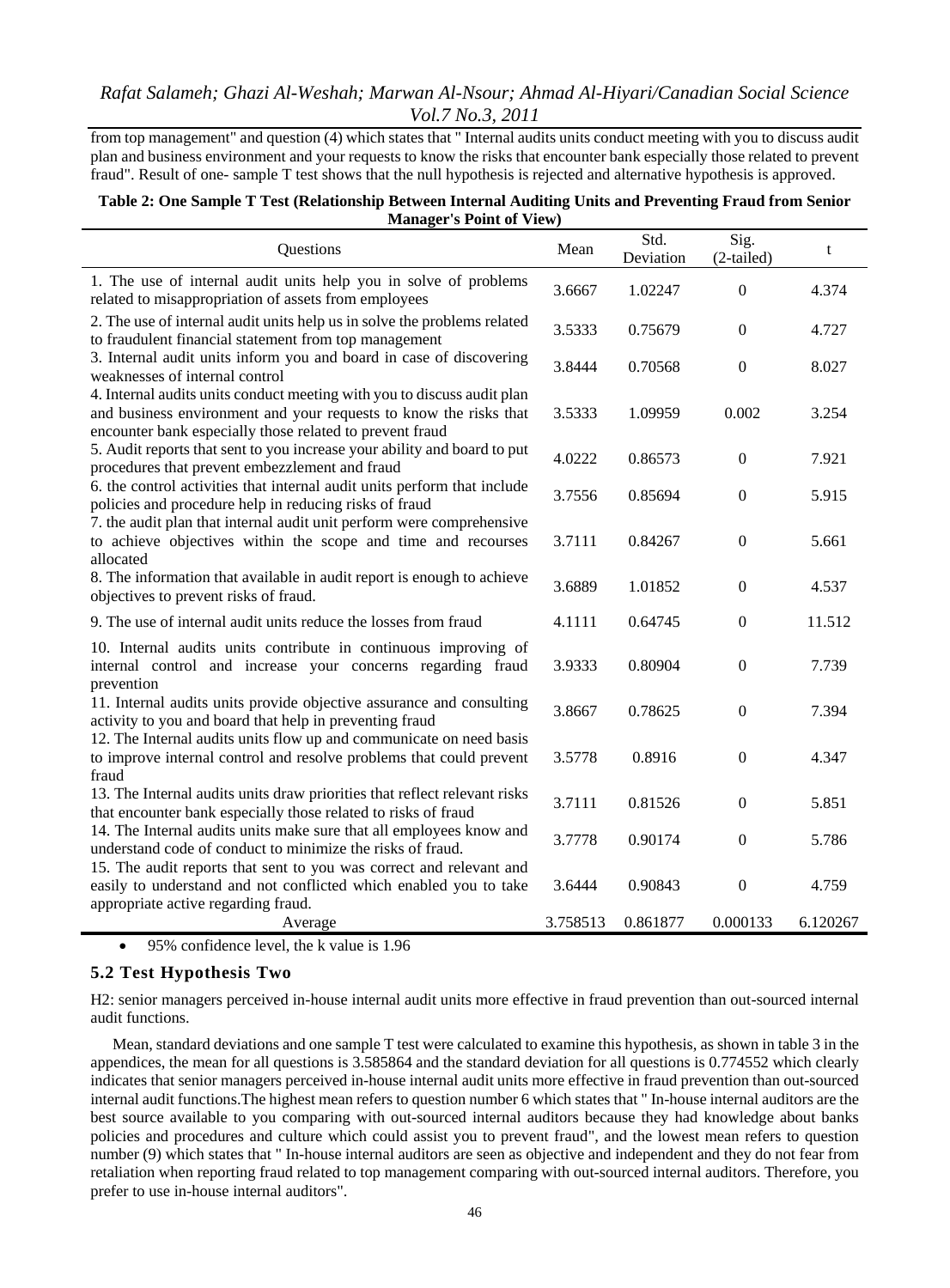*Rafat Salameh; Ghazi Al-Weshah; Marwan Al-Nsour; Ahmad Al-Hiyari/Canadian Social Science Vol.7 No.3, 2011*

| Questions                                                                  | Mean     | Std.<br>Deviation | Sig.<br>$(2-tailed)$ | t          |
|----------------------------------------------------------------------------|----------|-------------------|----------------------|------------|
| 1. In case of discovering weakness of internal control, usually you        |          |                   |                      |            |
| prefer to use in-house internal auditors instead of outsourced auditors    | 4.1778   | 0.74739           | $\overline{0}$       | 10.571     |
| to assist you in correcting the problems.                                  |          |                   |                      |            |
| 2. In case of suspected fraud whether from employees or from top           |          |                   |                      |            |
| management usually you prefer to use in-house internal auditors            | 4.0889   | 0.79264           | $\boldsymbol{0}$     | 9.215      |
| instead of outsourced auditors to investigate for fraud.                   |          |                   |                      |            |
| 3. You prefer to use in-house internal auditors instead of outsourced      |          |                   |                      |            |
| auditors in auditing the risks of fraud and embezzlement.                  | 4.0444   | 0.85162           | $\boldsymbol{0}$     | 8.227      |
| 4. You seen in-house internal auditors more effective comparing with       |          |                   |                      |            |
| out-sourced auditors to assist you in fraud risk assessment which          | 4.0889   | 0.79264           | $\boldsymbol{0}$     | 9.215      |
| could prevent fraud.                                                       |          |                   |                      |            |
| 5. In-house internal auditors are seen experienced so they seen to be      |          |                   |                      |            |
| the best available source comparing with out-sourced to assist you in      | 3.9556   | 0.85162           | $\overline{0}$       | 7.527      |
| risk assessment related to fraud risk.                                     |          |                   |                      |            |
| 6. An in-house internal auditors are the best source available to you      |          |                   |                      |            |
| comparing with out-sourced internal auditors because they had              | 4.2667   | 0.71985           | $\overline{0}$       | 11.804     |
| knowledge about banks policies and procedures and culture which            |          |                   |                      |            |
| could assist you to prevent fraud.                                         |          |                   |                      |            |
| 7. Overall, the cost of using in-house internal auditors is less than the  |          |                   |                      |            |
| cost of out-sourced internal auditors which in result it is more efficient | 2.2889   | 0.78689           | $\boldsymbol{0}$     | $-6.062-$  |
| to use in-house internal auditor to assist to put active anti-fraud        |          |                   |                      |            |
| program.                                                                   |          |                   |                      |            |
| 8. Confidentiality of information could encourage you to use in-house      |          |                   |                      |            |
| internal auditors instead of out-sourced internal auditors especially      | 3.5111   | 0.62603           | $\mathbf{0}$         | 5.477      |
| these issues related to fraud.                                             |          |                   |                      |            |
| 9. In-house internal auditors are seen an objective and independent        |          |                   |                      |            |
| and don't fear from retaliation when reporting fraud related to top        | 1.7778   | 0.73512           | $\overline{0}$       | $-11.153-$ |
| management comparing with out-sourced internal auditors, therefore,        |          |                   |                      |            |
| you prefer to use in-house internal auditors.                              |          |                   |                      |            |
| 10. The frequent existence of in-house internal auditors compared          |          |                   |                      |            |
| with flexibility (time management) of using out-sourced internal           | 3.8222   | 0.7772            | $\mathbf{0}$         | 7.097      |
| auditor aided you to reduce to losses of fraud.                            |          |                   |                      |            |
| 11. In-house internal audit units had more specialized knowledge of        |          |                   |                      |            |
| IIA standards than out-sourced auditors so they helped you to capture      | 3.4222   | 0.83907           | 0.002                | 3.376      |
| and communication all risks exposure related to fraud.                     |          |                   |                      |            |
| Average                                                                    | 3.585864 | 0.774552          | 0.000182             | 8.056556   |

#### **Table 3: One Sample T Test (Is Senior Managers Perceived In-House Internal Audit Units More Effective in Fraud Prevention Than Out-Sourced Internal Audit Functions)**

• 95% confidence level, the k value is 1.96

Consequently, result of one- sample indicates that senior managers perceived in-house internal audit units more effective in fraud prevention than out-sourced internal audit functions.

### **6. THE STUDY RESULTS**

This study explores the perceived effectiveness of internal audit units in fraud prevention. Moreover, it investigates the internal audit structure in Jordanian banking industry. The study found that respondents perceived internal audit units effective in fraud preventions, it is also found that senior managers consider that In-house internal audit units more effective in preventing fraud than outsourcing internal auditors.

The results are important for many groups like senior managers and regulators because they provide evidence on the importance of internal audit functions in fraud prevention. This study offers an important theoretical contribution about the impotence of internal auditors and the effect of sourcing decisions on perceived effectiveness of internal audit functions in fraud prevention from senior mangers point of views.

Moreover, the study also concluded that In-house internal auditors have more knowledge about banks culture and policies and they also are more experienced than outsourced internal auditors, another result is that senior managers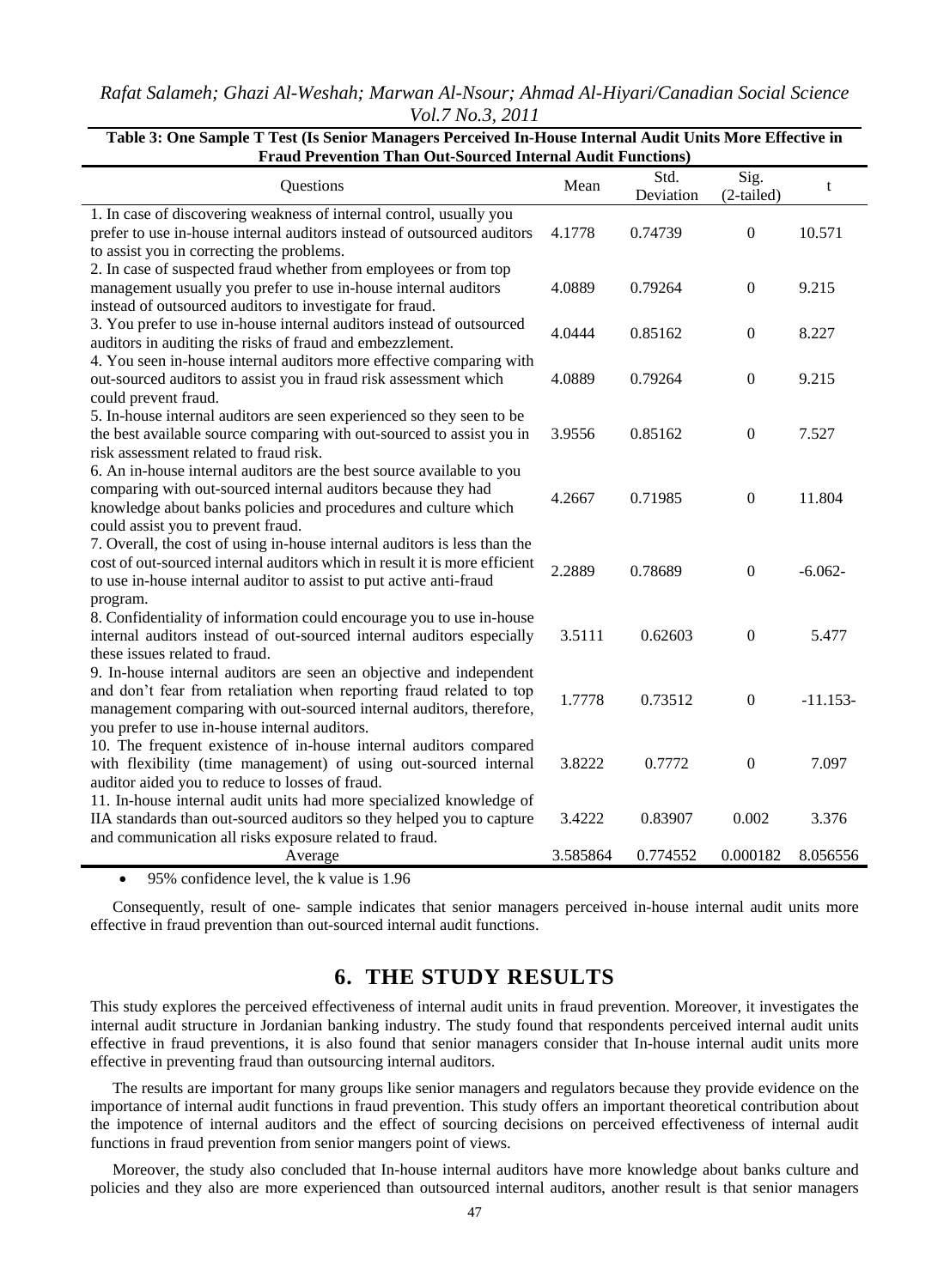consider that the cost of in-house internal auditor is more than the cost using out-sourced auditors. The study's surprising result is that internal auditors fear from retaliation when reporting fraud related to top managers and they seem less independent and objective than out-sourced auditors. This can be resolved by fully complying with IIA standards, where comply with standards aids internal auditors to do their tasks in perfect manner. The dual-reporting relationship, an unrestricted access to senior managers, the role of audit committee, the internal audit charter all these issue should be carefully given concern to maximise the benefit that may obtained from internal audit functions especially in fraud prevention and detection.

Banks should be aware of the importance of building effective policy for fraud prevention, where sometimes effective fraud policy is not expensive since some control is for the purpose of changes to policies that are already in place, and auditors understanding of an organisation's objectives, risk, risk management priorities, regulatory environment, and the diverse needs of critical stakeholders including executive management, the board, employees, and shareholders to minimize the risk of fraud.

### **7. THE STUDY IMPLICATIONS**

This study can be considered as one of few studies that deal with fraud prevention in banking industries especially in Middle East. The study provides the Jordanian banks with a framework for needed effectiveness of internal auditing units in preventing fraud. The study also has brought out the importance of internal auditing units in fraud prevention facilitates for banks to understand positive results of internal audit approach. Moreover, the study has indicated that success of banks depends on financial performance; hence, the role of internal auditing units is critical to maximize shareholder wealth. The fraud risk management strategy has three objectives, namely, fraud prevention; fraud detection; and response to fraud. Internal auditors must have sufficient knowledge which is needed to evaluate the risk of fraud in a bank, but are not expected to have the expertise of a person whose primary responsibility of detecting and investigating fraud. The internal audit activity must evaluate the potential of occurrence of fraud and how the banks manage fraud risk.

## **8. THE STUDY RECOMMENDATIONS**

In the light of the study findings, the current study proposes some recommendations for banking practices. First, two corporate control mechanisms available to management to address fraud risk are the internal audit function and the external audit function; however, the role of internal auditors is critical in this issues and they must consider the probability of significant errors, fraud, noncompliance, and other exposure when developing the engagement objectives. Second, internal auditors should have comprehensive training programmes to get the sufficient knowledge in fraud prevention and detection. Moreover, fraud risk should be assessed periodically to identify potential schemes and events that a bank needs to mitigate.

Third, feasible prevention techniques should be established to avoid potential key fraud risk events and to mitigate possible organizational effects on banks. Finally, reporting process should be in place to solicit input on potential fraud, and a coordinated approach to investigate and take corrective action should be used to ensure that potential fraud is addressed appropriately and timely.

## **9. THE STUDY LIMITATIONS**

The study scope was limited to senior managers in Jordanian banking industry. To test the proposed hypotheses, the quantitative approach was adopted to analyse the gathered data. Consequently, the future research can extend the proposed variables into other industries. Moreover, the qualitative evidence can be used to enhance the quantitative approach in the real context.

### **REFERENCES**

- Abbott, L, J.; Parker, S; Peters, G, F. & Rama, D, V. (2007). Corporate Governance, Audit Quality, and the
	- Sarbanes-Oxley Act: Evidence from Internal Audit Outsourcing. *Accounting Review, 82*(4), 803-835.
- AICPA, American institute of CPA. (2003). Available online at: aaahq.org/audit/midyear/08midyear/pap... (Accessed on 20 Feb 2011).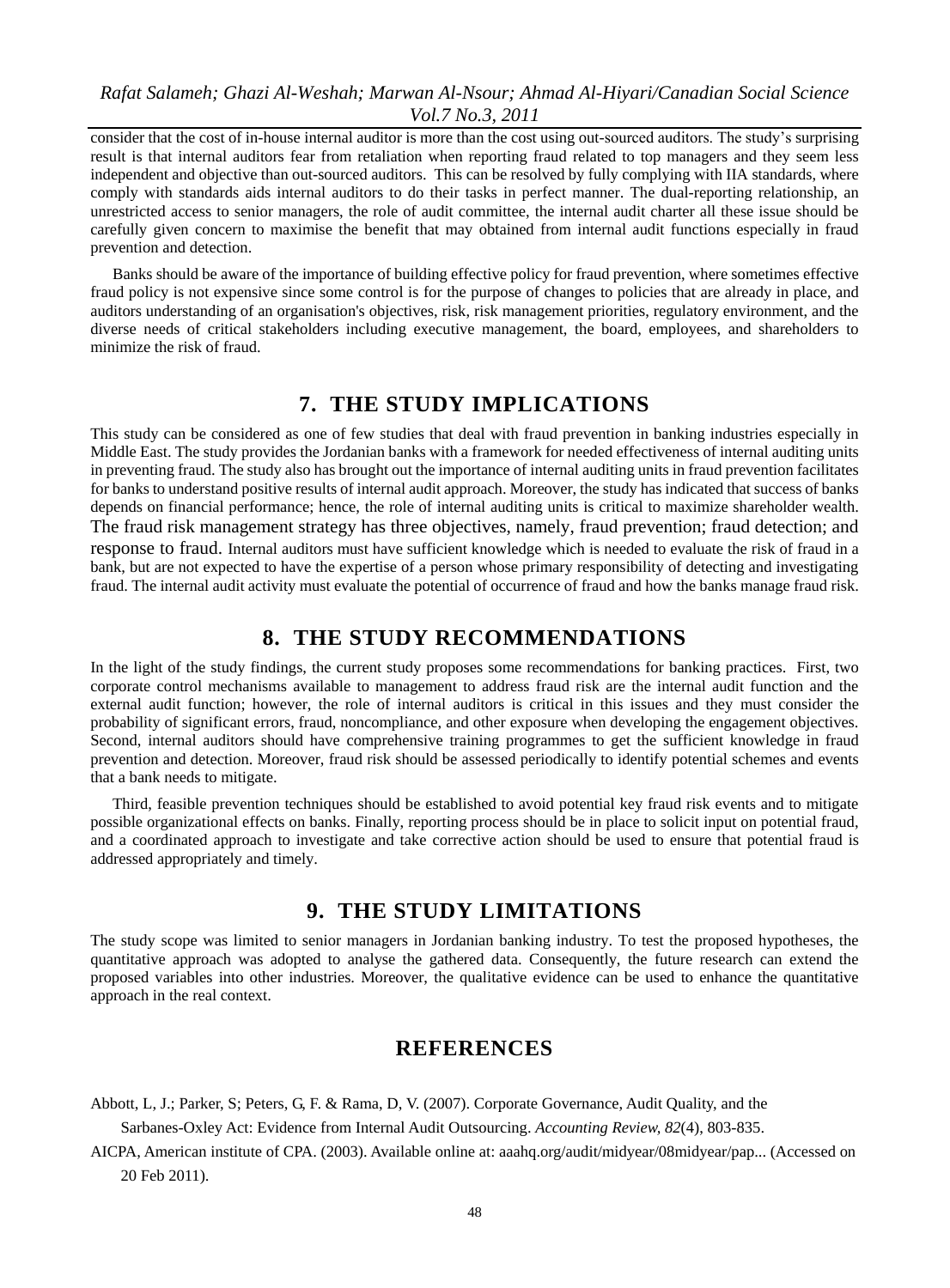*Rafat Salameh; Ghazi Al-Weshah; Marwan Al-Nsour; Ahmad Al-Hiyari/Canadian Social Science Vol.7 No.3, 2011*

- AICPA, American Institute of Certified Public Accountants. (2008). *Association of Certified Fraud Examiners, Managing the Business Risk of Fraud: A Practical Guide*. Available online at: operationalrisk.blogspot.com/2009/01/... (Accessed on 18 Jan 2011).
- Alleyne, P.; Persaud, N.; Greenidge, D., & Sealy, P. (2010). Perceived Effectiveness of Fraud Detection Audit Procedures in a Stock and Warehousing Cycle: Additional Evidence from Barbados. *Managerial Auditing Journal, 25*(6), 553-568.
- Barlev, Y. (2004). The Role of Investigative Auditing. *[Credit Control,](javascript:__doLinkPostBack() 25*(6), 25-28.
- Bayou, M. E., & Reinstein, A. (2001). A Systemic View of Fraud Explaining its Strategies, Anatomy and Process. *Critical Perspectives on Accounting, 12*(4), 383-403.
- Beasley, M. S. (1996). An Empirical Analysis of the Relation between the board of Director Composition and Financial Statement Fraud. *[Accounting Review,](javascript:__doLinkPostBack() 71*(4), 443-465.
- Boţa-Avram, C. (2008). The Approaches of Fraud from Internal Audit's Point of View. *[International Journal of Business](javascript:__doLinkPostBack()  [Research,](javascript:__doLinkPostBack() 8*(2), 83-187.
- Carcello, J. V., Hermanson, D. R., & Raghunandan. K. (2005). Factors associated with U.S. Public Companies' Investment in Internal Auditing. *Accounting Horizons, 19*(2), 69-84.
- Carey, P., Tanewski, G., & Simnett. R (2000).Voluntary Demand for Internal and External Auditing by Family Businesses. *Auditing: A Journal of Practice & Theory, 19*(supplement), 37-51.
- Cohen, J., Krishnamoorthy, G., &Wright, A. (2002). Corporate Governance and the Audit Process. *Contemporary Accounting Research, 19*(4), 573-594.
- Collier, P., Dixon, R., & Marston, C. (1991). The Role of Internal Auditors in the Prevention [and Detection](http://web.ebscohost.com.ezlibrary.ju.edu.jo/bsi/viewarticle?data=dGJyMPPp44rp2%2fdV0%2bnjisfk5Ie46bBQtq2wUbWk63nn5Kx68d%2b%2bSa%2blr0qtqK5JrpaxUq%2bsuEyulr9lpOrweezp33vy3%2b2G59q7SbSvtFCyrrc%2b6tfsf7vb7D7i2Lt68t6kjN%2fdu1nMnN%2bGu6u1Sa%2bpsUmk3O2K69fyVeTr6oTy2%2faM&hid=9) of Computer [Fraud.](http://web.ebscohost.com.ezlibrary.ju.edu.jo/bsi/viewarticle?data=dGJyMPPp44rp2%2fdV0%2bnjisfk5Ie46bBQtq2wUbWk63nn5Kx68d%2b%2bSa%2blr0qtqK5JrpaxUq%2bsuEyulr9lpOrweezp33vy3%2b2G59q7SbSvtFCyrrc%2b6tfsf7vb7D7i2Lt68t6kjN%2fdu1nMnN%2bGu6u1Sa%2bpsUmk3O2K69fyVeTr6oTy2%2faM&hid=9) *[Public Money & Management,](javascript:__doLinkPostBack() 11*(4), 53-61.
- Cooper, D. & Schindler, P. (2003). *Business Research Methods* (8th Ed). New York: McGraw Hill Companies.
- Coram, P., Ferguson, C. & Moroney, R. (2008). Internal Audit, Alternative Internal Audit Structures and the Level of Misappropriation of Assets Fraud. *Accounting & Finance, 48*(4), 543-559.
- DeZoort, T. & Harrison, P. (2008). An Evaluation of Internal Auditor Responsibility for Fraud Detection. The Institute of Internal Auditors Research Foundation. Available online: Available online at: www.theiia.org/download.cfm%3Ffile%3D... (Accessed on 23 Nov 2010)
- Dycus, D. F. (2002). Auditing for Fraud. In Association of Certified Fraud Examiners Training Seminar: Association of Certified Fraud Examiners. Available online at: [www.sopac.org.au/Document\\_Library/Fac.](http://www.sopac.org.au/Document_Library/Fac).. (Accessed on 20 Nov 2010)
- Elder, R. J.; Beasley, M. S., & Arens, A. A. (2010). *Auditing and Assurance Services: an Integrated Approach* (13th Ed). New Jersey: prentice hall, 336-341.
- Gavious, I. (2007). Alternative Perspectives to deal with Auditor'S Agency Problem. *Critical Perspectives on Accounting, 18*(4), 451-467.
- Grazioli, S., Jamal, K., & Johnson, P.E. (2006). Cognitive Approach to Fraud Detection. *Journal of Forensic Accounting, 7*, 65-88.
- Hooks, K. L., Kaplan. S. E., Schultz, Jr., & Joseph, J. (1994). Enhancing Communication to Assist in Fraud Prevention and Detection. *Auditing A journal of Practice & Theory, 13*(2), 86-117.
- AICPA, American Institute of Certified Public Accountants. (2008). Association of Certified Fraud Examiners, Managing the Business Risk of Fraud: A Practical Guide. Available online at: operationalrisk.blogspot.com/2009/01/... (accessed on 22 Oct 2010)
- IIA,The Institute of Internal Auditors. (2004). Internal Audit: New Governance Rules require Internal Audit, Tone at the Top, The Institute of Internal Auditors, /www.Theiia.org/, Issue 21, Altamonte Springs, Florida, (Feb.): 1-2.